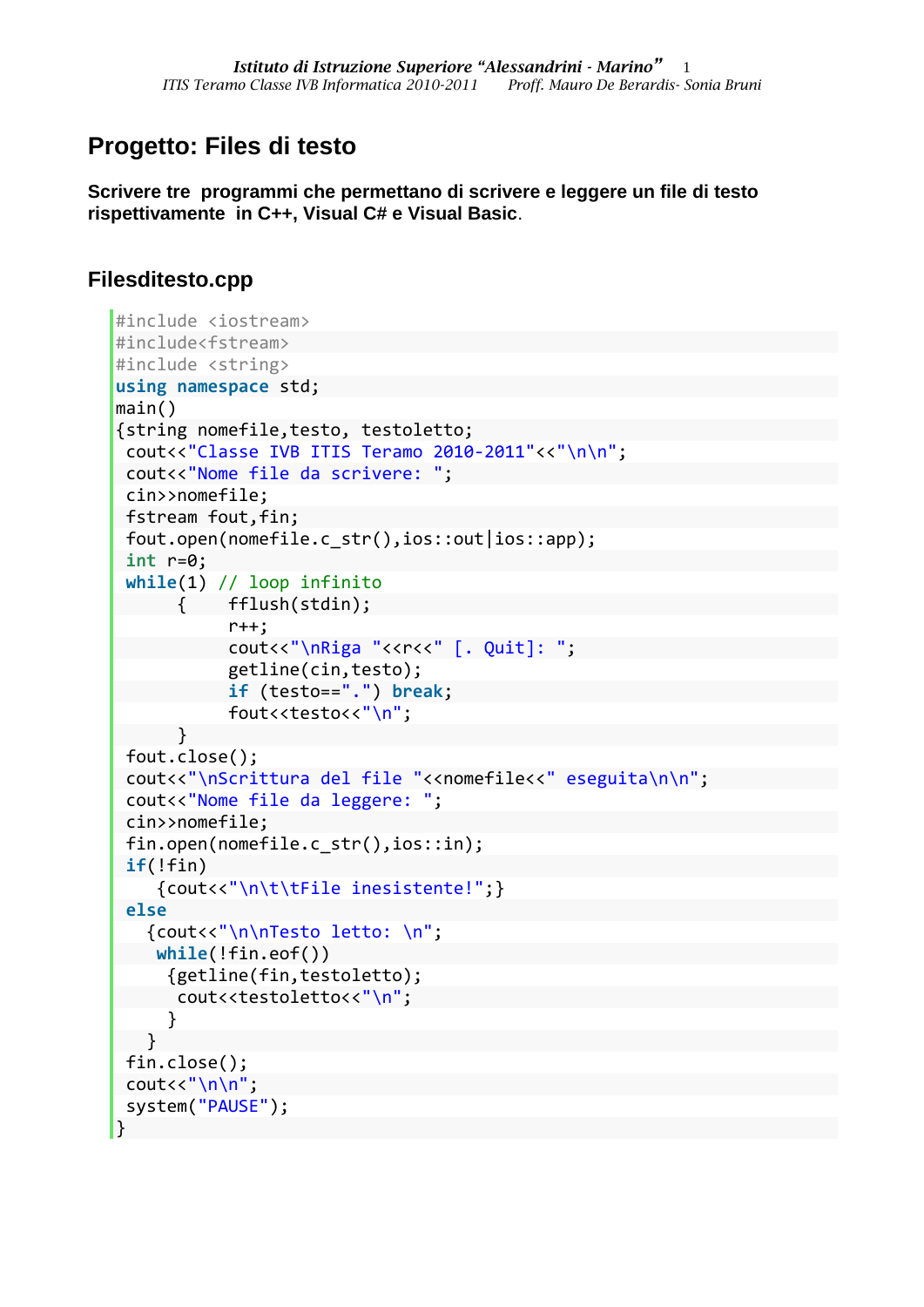*Istituto di Istruzione Superiore "Alessandrini - Marino"* 2

*ITIS Teramo Classe IVB Informatica 2010-2011 Proff. Mauro De Berardis- Sonia Bruni*

**on** C:\Documents and Settings\Mauro De Berardis\Desktop\C++\FilesdiTesto\Files... **A** D X Classe IUB ITIS Teramo 2010-2011  $\blacktriangle$ Nome file da scrivere: prova.txt Riga 1 [. Quit]: Gestione di files di testo in C++ Riga 2 [. Quit]: in Uisual Basic 2008 Express Edition e Riga 3 [. Quit]: in Uisual C# Express Edition. Riga 4 [. Quit]: Classe IVB Informatica 2010–2011 Riga 5 [. Quit]: . Scrittura del file prova.txt eseguita Nome file da leggere: prova.txt Testo letto:<br>Gestione di files di testo in C++<br>in Uisual Basic 2008 Express Edition e<br>in Uisual C# Express Edition.<br>Classe IUB Informatica 2010-2011 Premere un tasto per continuare . . .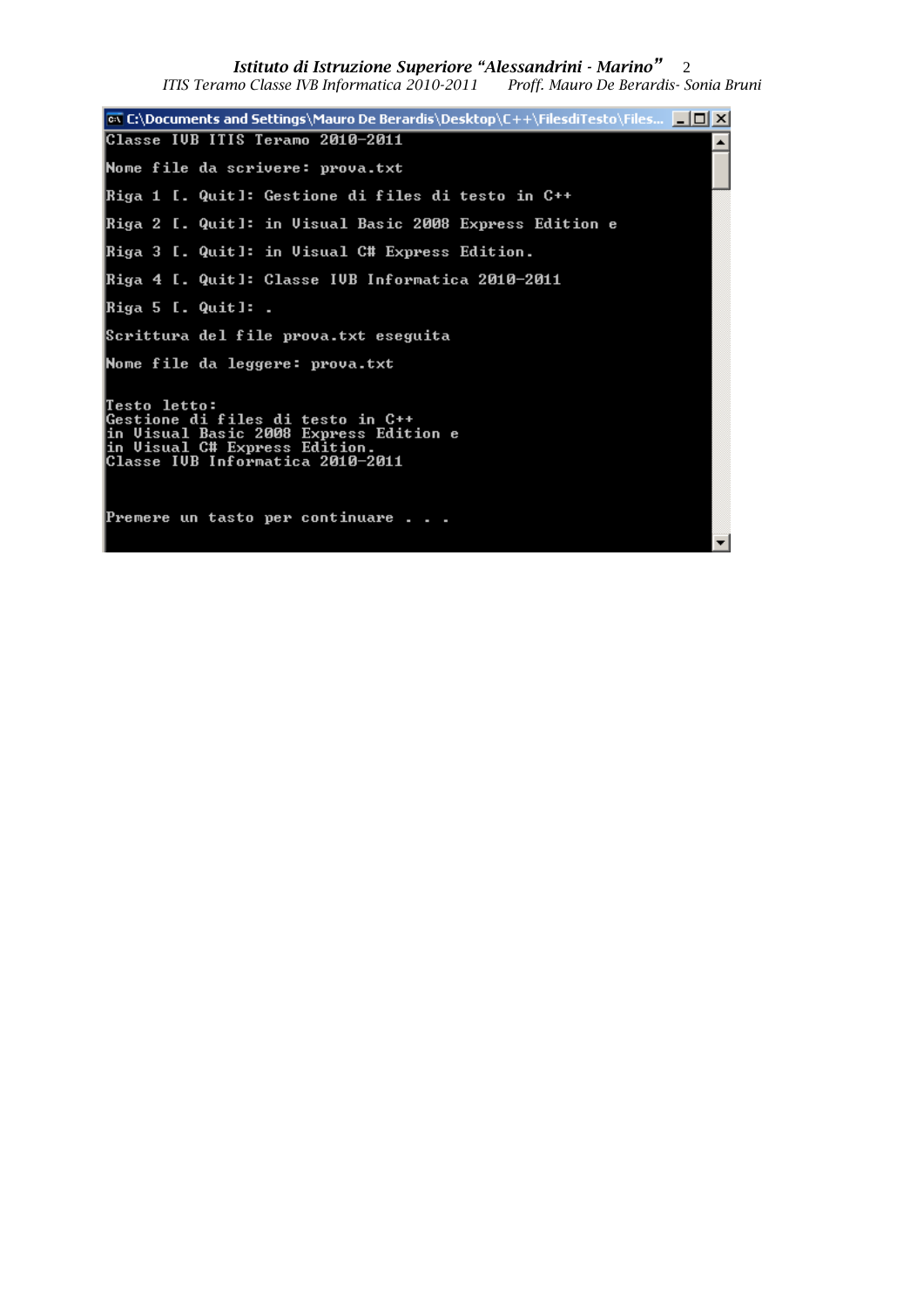## **Progetto Visual C# (Visual C# 2008 Express Edition)**

```
E. Classe IVB Itis Teramo 2010-2011
                                                                      니미지
                                    Scrivi
                                             Leggi
using System;
using System.Collections.Generic;
using System.ComponentModel;
using System.Data;
using System.Drawing;
using System.Linq;
using System.Text;
using System.IO; 
using System.Windows.Forms;
namespace FilesDiTesto
{
    public partial class Form1 : Form
     {// Form1 è una classe, che eredita dalla classe «Form».
        public Form1()
         {//ha il compito di inizializzare tutti gli oggetti contenuti nel fo
rm. 
            InitializeComponent();
 }
        private void button1_Click(object sender, EventArgs e)
         { //button1 Scrivi
            if (richTextBox1.Text == "")
\{ string a = "Non è stato inserito alcun testo";
                MessageBox.Show(a);
              return;}
            SaveFileDialog Sf = new SaveFileDialog();
            Sf.Filter = "File di testo |*.txt";
            if (Sf.ShowDialog() == DialogResult.OK)
\{ StreamWriter fout = new StreamWriter(Sf.FileName);
                    fout.Write(richTextBox1.Text);
                   fout.Close();
 }
 }
         private void button2_Click(object sender, EventArgs e)
          { //button2 Leggi
            richTextBox1.Clear();
            OpenFileDialog Of = new OpenFileDialog();
           Of.Filter = "File di testo |*.txt"; if (Of.ShowDialog() == DialogResult.OK)
\{ StreamReader fin = new StreamReader(Of.FileName);
                   richTextBox1.Text = fin.ReadToEnd();
                    fin.Close();
 }
          }
 }
}
```